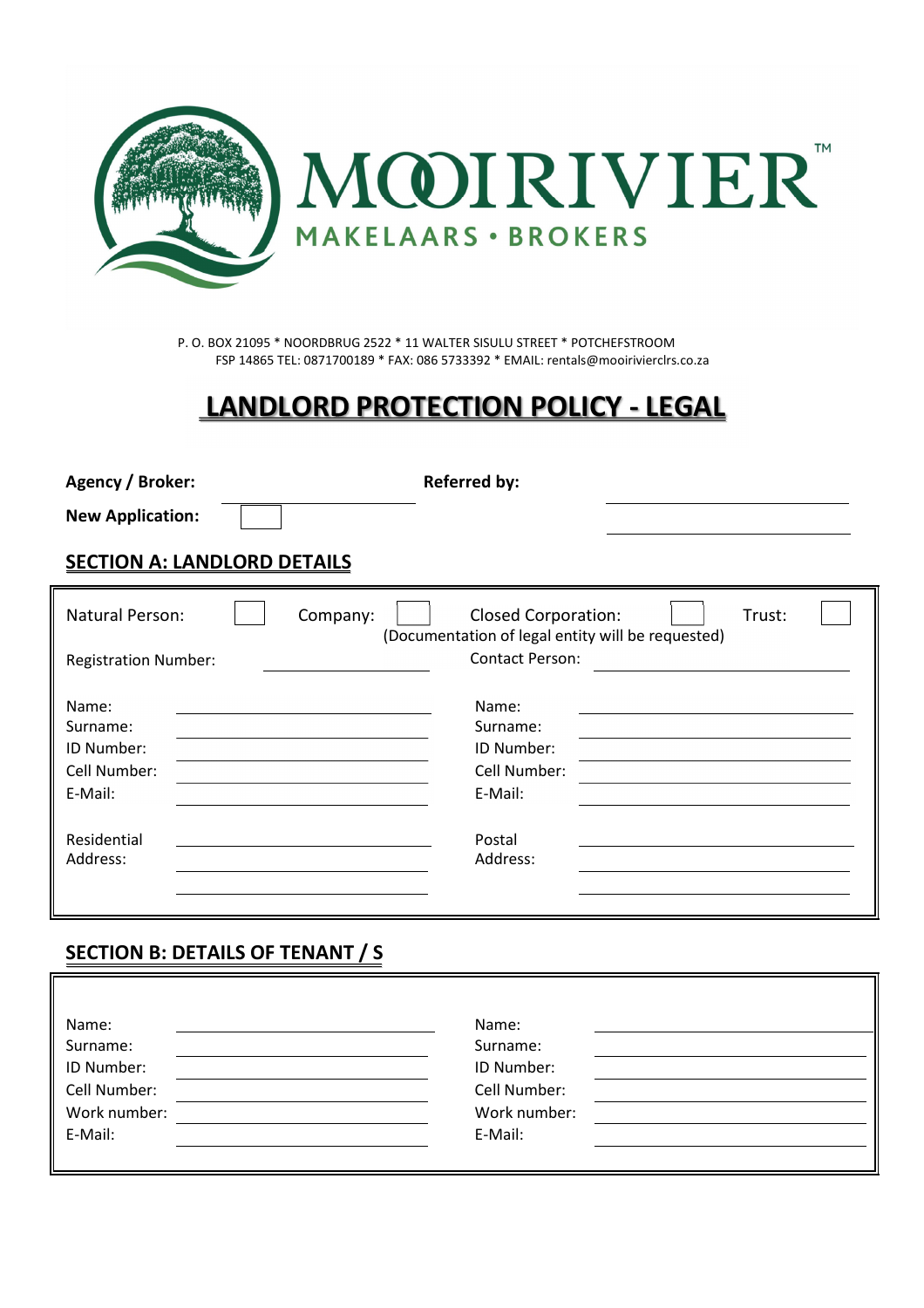## **SECTION C: DETAILS OF LANDLORD RELATIVE**

| Name:                       |  |
|-----------------------------|--|
|                             |  |
| Surname:<br>Contact number: |  |
| Email:                      |  |
|                             |  |

## **SECTION D: DETAILS OF LEASED PREMISES**

| Residential     |  |
|-----------------|--|
| <b>Address:</b> |  |
|                 |  |

| SECTION E: PARTICULARS OF THE LEASE AGREEMENT |                                  |   |   |   |   |               |   |   |   |   |   |   |                             |   |   |  |  |  |  |
|-----------------------------------------------|----------------------------------|---|---|---|---|---------------|---|---|---|---|---|---|-----------------------------|---|---|--|--|--|--|
| Y                                             | Y                                | Y | Y | M | M | D             | D | Y | Y | Y | Y | M | M                           | D | D |  |  |  |  |
|                                               |                                  |   |   |   |   |               |   |   |   |   |   |   |                             |   |   |  |  |  |  |
|                                               |                                  |   |   |   |   |               |   |   |   |   |   |   | <b>Rental Payment Date:</b> |   |   |  |  |  |  |
| <b>Rental per Month:</b><br>$\mathbf R$       |                                  |   |   |   |   |               |   |   |   |   |   |   |                             |   |   |  |  |  |  |
|                                               | <b>MONTHLY</b><br><b>PREMIUM</b> |   |   |   |   | <b>R95.00</b> |   |   |   |   |   |   |                             |   |   |  |  |  |  |

| <b>SECTION F: BANKING DETAILS (For Debit Order purposes)</b> |                  |
|--------------------------------------------------------------|------------------|
| <b>Account Name:</b>                                         | Bank:            |
| Branch Name:                                                 | Branch Code:     |
| Account Number:                                              | Type of Account: |